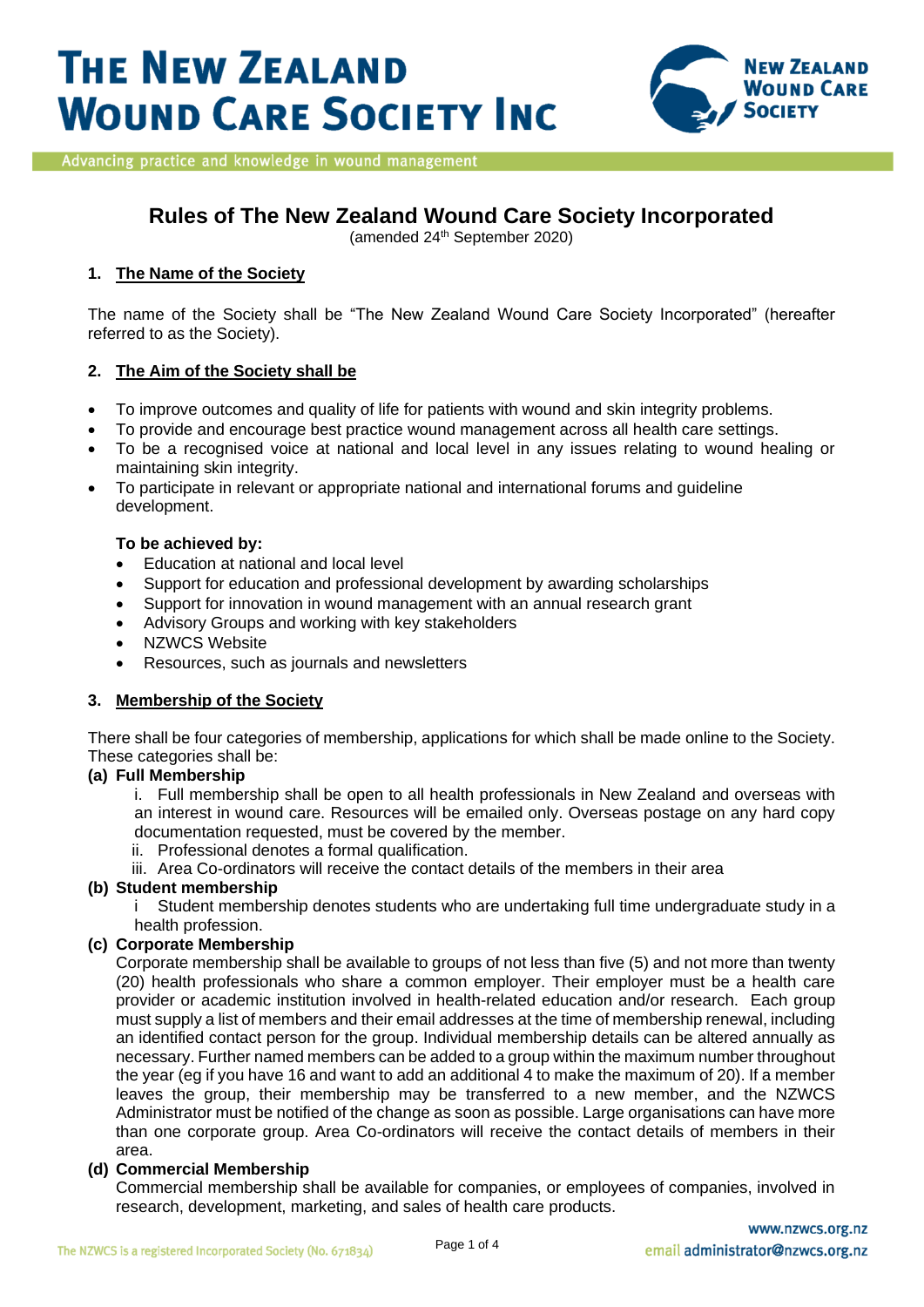# **4. Membership Subscription**

- (a) An annual subscription shall be payable on submission of an application form to join the Society.
- (b) The level of subscription shall be determined by ordinary resolution at the Annual General Meeting with the following provisions:
	- i the level of subscription may be varied according to category of membership.
	- ii. The National Committee shall have the power to reduce the subscription in any case of individual hardship.

# **5. Termination of Membership**

- (a) A member will cease to be a member if:
	- i. the member resigns in writing to the secretary; or
	- ii. the member fails to pay the annual subscription within two (2) calendar months after the due date;
- or
- (b) Should a member behave in a manner which in the opinion of the National Committee directly contravenes the stated Aims of the Society, the National Committee shall:
	- i. Call a special meeting at which the member is invited to attend to defend himself/herself.
	- ii. The meeting shall vote on whether or not to expel the member.
	- iii. The member is to be informed in writing of the decision to expel him/her.
- (c) No refund of subscription or any part of the subscription will be payable under any circumstances.

# **6. National Committee**

- (a) The National Committee shall consist of a National Executive Leadership Team being the President, Vice-President and the Honorary Treasurer, plus one National Committee Member representing each NZWCS areas to a maximum of fourteen (14) representatives, Area Coordinators can stand in for their National Committee member if they are unable to attend the meeting. A representative from other professional bodies may also attend as described in clause (g) below.
- (b) The President, and the National Committee Members and Area Coordinators from even-numbered areas will be elected at the Annual General Meeting **falling on odd years (commencing in 2011)** and shall take office at the conclusion of the AGM.
- (c) The Vice-President, Treasurer, and the National Committee Members and Coordinators from oddnumbered areas will be elected at the Annual General Meeting **falling on even years (commencing in 2012)** and shall take office at the conclusion of the AGM.
- (d) Only full members shall be eligible for election to the National Committee.
- (e) Nominations for membership of the National Committee can also be received from the floor at the Annual General Meeting.
	- i. The definition of floor is in terms of modern communications practices.
- (f) Should positions of officers of the National Committee become vacant during the year, the National Committee shall have the power to request a Special General Meeting (see 9d) to elect replacement officers, or, the National Committee shall have the power to request nominations and election by postal vote.
- (g) The NZWCS membership is mostly made up of the nursing profession. If another professional body, within the membership, consists of 15% or more, then the National Committee will consider representation from that professional body within the National Committee. This member must be a FULL member and will be elected by the National Committee and stand for a term of 2 years.

All National Committee members are re-elected every two years (area rotation) and may stand for re-election at the end of their term. If more than one nomination for National Committee member occurs the National Committee will cast the deciding vote.

# **7. Powers of the National Committee**

(a) The National Committee shall have full power to manage all the affairs of the Society in pursuance of the Aims of the Society.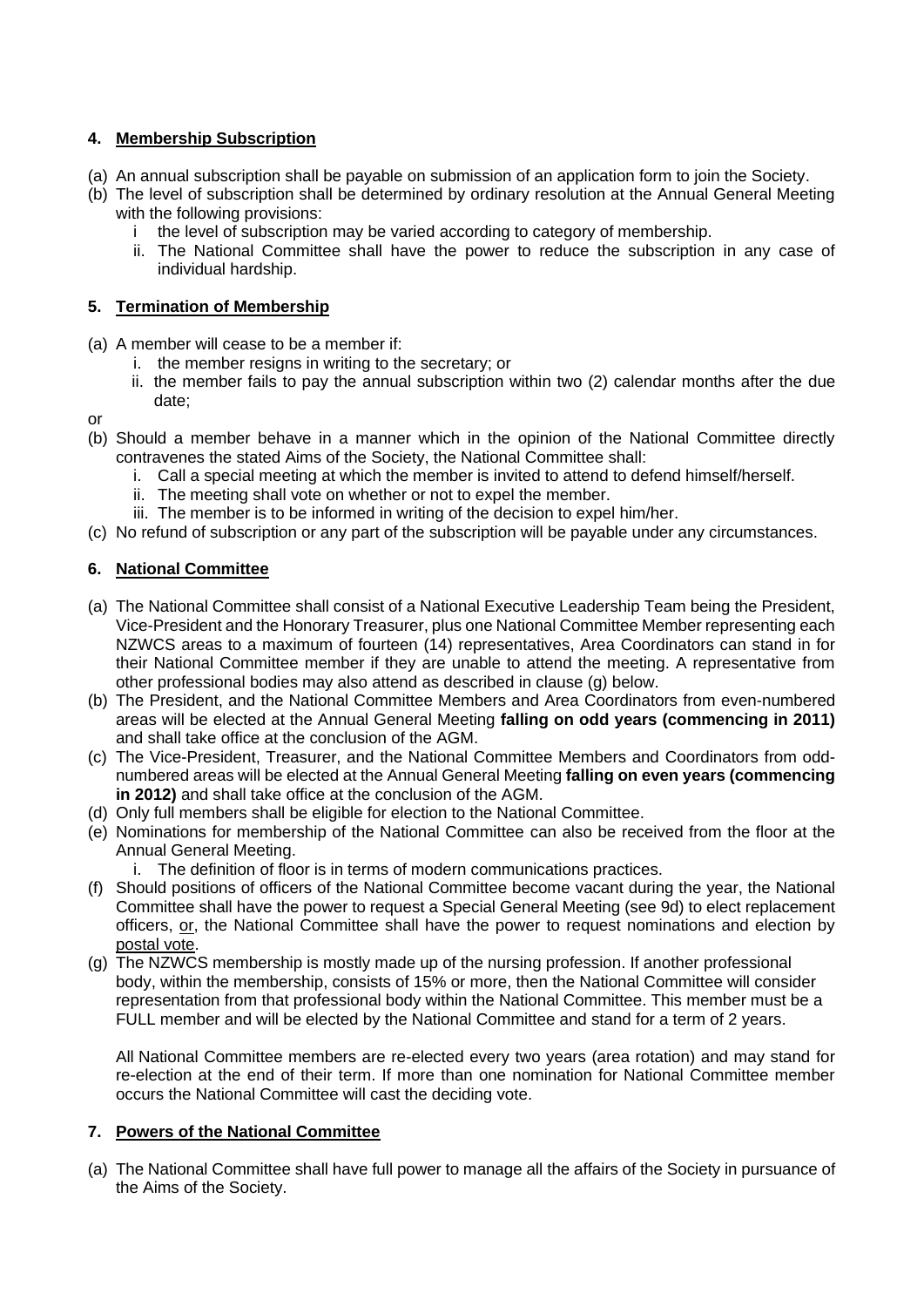- (b) The National Committee shall have the power to Co-opt not more than two (2) members of the Society PROVIDED THAT such powers shall be subject to the provision of Section 13 below.
- (c) The National Committee shall have the power to recommended life membership be bestowed on a NZWCS Member who has contributed outstanding service to the Society. Any recommendation for life membership must be ratified at an AGM by a majority vote.
- (d) The National Committee shall have the power to reduce the subscription in any case of individual hardship (see rule 4, (b), ii).
- (e) The National Committee shall have the power to appoint an Administrator for the Society.

### **8. Meetings of the National Committee**

- (a) The National Committee shall meet at least four (4) times between each Annual General Meeting, the date being set and notified to National Committee Members at least twenty-one (21) days prior to the meeting.
- (b) The President of the Society shall be the Chairperson of meetings of the National Committee. In absence of the President, the Vice-President shall act as Chairperson.
- (c) At meetings of the National Committee each member, including the Chairperson, shall have one vote PROVIDED THAT in the case of equality of votes the Chairperson shall have a second casting vote. (d) A quorum at meetings of the National Committee shall be Eight (8) members.
- (e) When a National Committee member is unable to attend a scheduled National Committee meeting, the Area Coordinator of that same area may join the meeting as a replacement. The Area Coordinator, who must be a full member of the society, will be able to contribute to the meeting on behalf of the National Committee member and vote on any motions tabled. The Area Coordinator may join the National Committee meetings in addition to the National Committee member, however, only one vote per area will be accepted.

### **9. Annual General Meeting**

- (a) An annual General Meeting will be held each year at a date to be determined by the National Committee but not later than September each year at which the following business shall be conducted.
	- i. Receipt and adoption of President's Annual Report.
	- ii. Receipt and adoption of Treasurer's Annual Report.
	- iii. Receipt and adoption of Annual Accounts of the Society.

iv. Election of the President (on **odd** years), Vice-President **and** Treasurer (on **even** years), and members of the National Committee and Area co-ordinators, according to year allocation. Notwithstanding these dates, officers can resign at the end of any year.

- v. Determination of the annual Subscription.
- vi. Any alterations to the constitution.
- vii. Any other business, which the meeting agreed to discuss.
- (b) Notice of the Annual General Meeting shall be sent to every member not less than twenty-one (21) days prior to the date of the meeting. Such notice shall state the time and place of the meeting and details of the business to be transacted.
- (c) A quorum at an Annual General Meeting shall be thirty percent (30%) of membership or thirty (30) members whichever is the lesser.
- (d) Special General Meeting
	- i. A Special General Meeting shall be convened by the Administrator upon the request of the National Committee or upon written request of one-third of the members of the Society.
	- ii. Any such request shall state fully the business to be discussed at the meeting.

iii. Notice of a Special General Meeting shall be sent to every member not less than twenty-one (21) days prior to the date of the meeting. Such notice shall state time and place of the meeting andthe business to be transacted PROVIDED THAT no business other than that for which notice has been given shall be transacted at a Special General Meeting.

iv. A quorum at a Special General Meeting shall be twenty-five (25) members.

#### **10. Voting at General Meetings**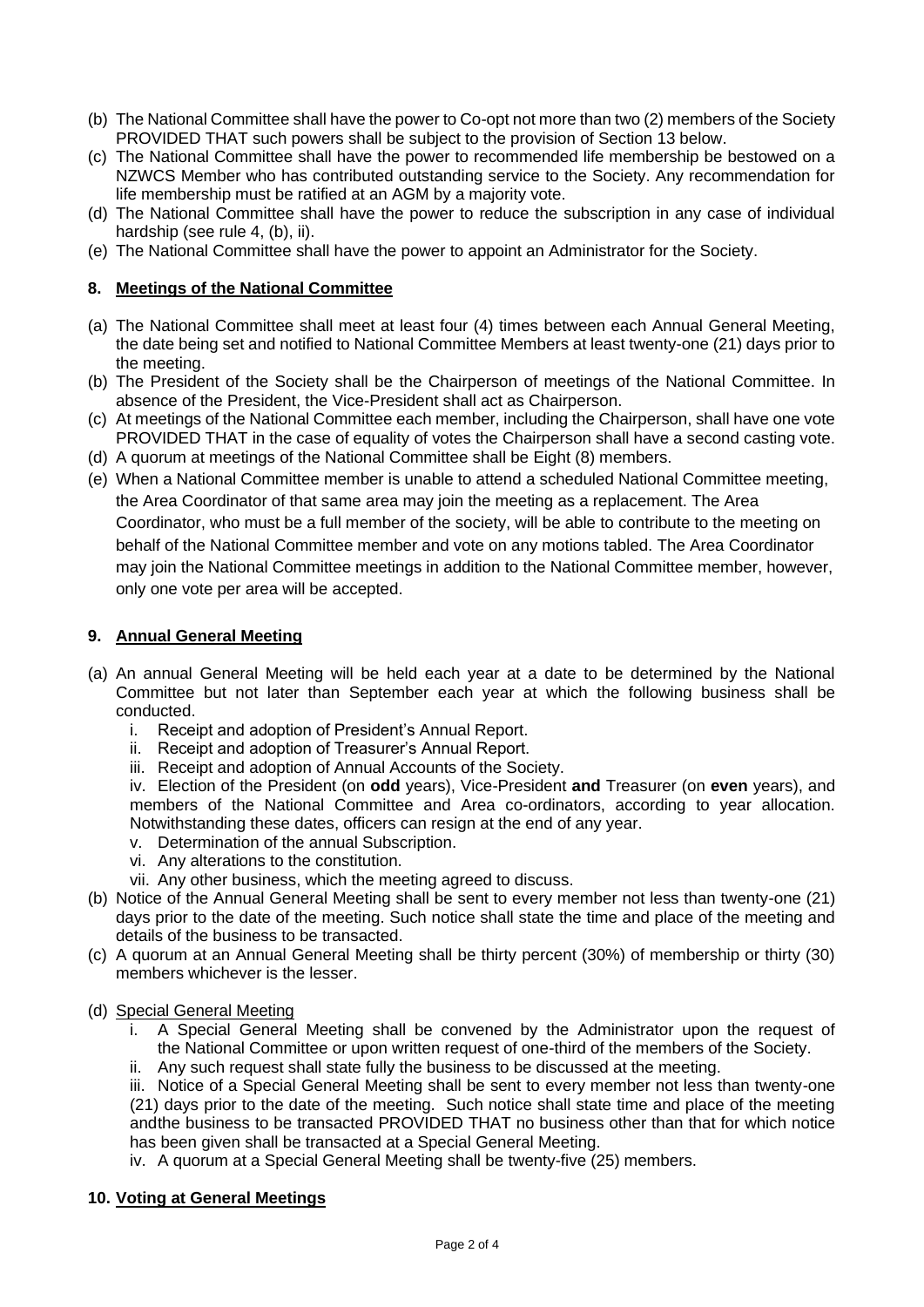- (a) Only full members of the Society shall be eligible to vote at a General Meeting of the Society.
- (b) Any resolution at a General Meeting shall be carried by a simple majority of votes cast by show of hands (or verbally via teleconference).

# **11. Common Seal**

The Common Seal of the Society shall be that adopted by the National Committee who shall be responsible for the safe custody and control thereof.

Whenever the Common Seal is required to be affixed to any deed or document the Seal shall be affixed pursuant to a resolution of the National Committee and in the presence of two (2) members of the National Committee thereby authorised to affix the seal who shall sign the deed or document to which the seal is so affixed.

### **12. Financial Provisions**

- (a) All monies collected on behalf of the Society shall be paid into a bank account in the name of the Society.
- (b) All payments made on behalf of the Society shall be made by cheque or Internet banking. Such cheques shall be signed by the Treasurer, and one other member of the National Committee, who shall be authorised by the National Committee as a signatory. Receipts shall be signed by the Treasurer or by his or her delegate.
- (c) The Treasurer shall be responsible each year for the preparation of a set of Annual Accounts, which will be presented to the Annual General Meeting for approval. The Society will be governed by any changes in Account Reporting by the Charities Commission.
- (d) The National Committee shall be empowered to invest any monies of the Society PROVIDED THAT any such investment shall be approved by the Auditor.
- (e) Any such reasonable expenses as are incurred by members of the Society in undertaking any activity on behalf of the Society may be met by the Society PROVIDED THAT the decision of the National Committee as to the amount of expenses is full and final.
- (f) The Society shall fund a professional Administrator position to manage the day-to-day running of the Society, according to a job description agreed to by the National Committee. This position may not be undertaken by a member of the Society.
- (g) No member or person associated with a member of the Society shall derive any income, benefit or advantage from the organisation where they can materially influence the payment of the income, benefit or advantage, except where that income, benefit or advantage is derived from:
	- i. Professional services to the organisation rendered in the course of business, charged at no greater rate than current market rates; or
	- ii. Interest or money lent at no greater than current market rates.

# **13. Alteration of the Rules**

Shall be subject to the provisions of the Incorporated Societies Act 1908.

- (a) The Rules of the Society may be altered, added to or rescinded by a two-thirds majority resolution of the Annual General Meeting.
- (b) The National Committee shall be empowered to vary these rules to allow for the proper functioning of the Society PROVIDED THAT any such variations shall be agreed by at least ten (10) further members of the National Committee and FURTHER PROVIDED THAT any such variation shall be ratified by a two-thirds majority of the next Annual General Meeting or shall cease to be operative.
- (c) No addition to or alteration or rescission of the rules shall be approved if it affects the pecuniary profit clause or dissolution of the society clause.

# **14. Dissolution of the Society**

In accordance with Section 24 of the Incorporated Society's Act 1908, the Society may be dissolved by a resolution passed by a simple majority of all the valid votes cast by members voting at a General Meeting or at a Special General Meeting convened for the purpose of which twenty-one (21) days' notice